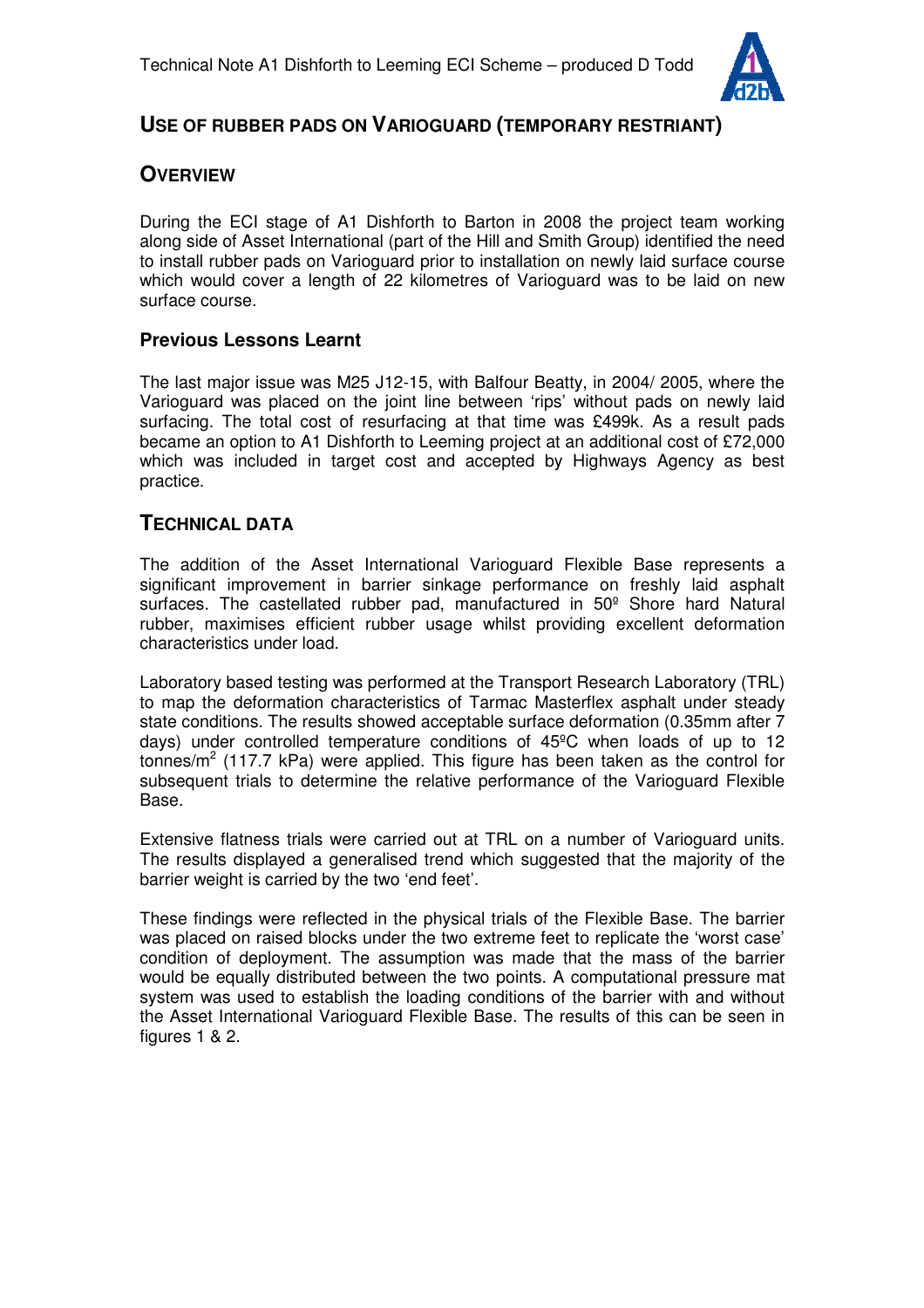



Figure 1 – No Rubber Pad – Total Area 21,058mm<sup>2</sup>

Figure 2 – Flexible Base – Total Area 66,890mm<sup>2</sup>

Although the pressure maps above show an uneven pressure distribution, this data sheet will assume uniformity due to the individual signature of each barrier.

Based on the figures presented for the difference in area between the standard barrier and the Flexible Base, a pressure difference can be calculated.

#### **These figures should be compared to the control for asphalt shear of 117kPa.**

 **STANDARD BARRIER VARIOGUARD FLEXIBLE BASE 306.1 kPa 96.4 kPa**

It can be concluded that whilst the standard barrier far exceeds the loading sustainable by the asphalt surface, the addition of the Flexible base significantly reduces this effect to a reasonable level.

#### **Existing Surfacing**

The A1 D2L project did not install pads on existing A1 carriageway and encountered no damage to carriageway. This is due to the surface being fully cured and 'workhardened' through use. The key factors in asphalt deformation are temperature, and curing time. Bitumen, the binder in asphalts, is a visco-elastic material whose strength is very dependant on the temperature. Deformation in the surfacing of roads tends to occur in the few hours each year when temperature is highest. This phenomenon is more acute in the early life of a surfacing when it is cleanest (ie black and absorbs more heat), and the exposed binder has not oxidised, increasing its stiffness. There may be some difference depending on the aggregate size, but this should be minor. As you move further away from the aggregate interlock type of mixture, the more the behaviour of the asphalt can be different. For instance, hot rolled asphalt, or mastic asphalt rely on the mortar for strength, and as a result are far more temperature susceptible (eg the wheel tracking rate at 60 degrees C of SMA will be two or three times that at 45 degrees C, but for HRA it will generally be an order of magnitude greater.)

#### **Lessons Learnt**

The A1 Dishforth to Leeming scheme site team laid permanent lining prior to installation of Varioguard; the aim being when Varioguard was removed lanes could be opened without any other operations required.

On reflection the project would not have laid permanent lining as the rubber pads created indentations in line markings for around 11 kilometres of 2m lines, remedial action was scabbling damaged line markings within 1mm of surface course and relay at a remedial cost of £11,500. The cause of indentations on line markings could have been partly due to residual heat in surfacing, or heat transfer through Varioguard during the summer months.